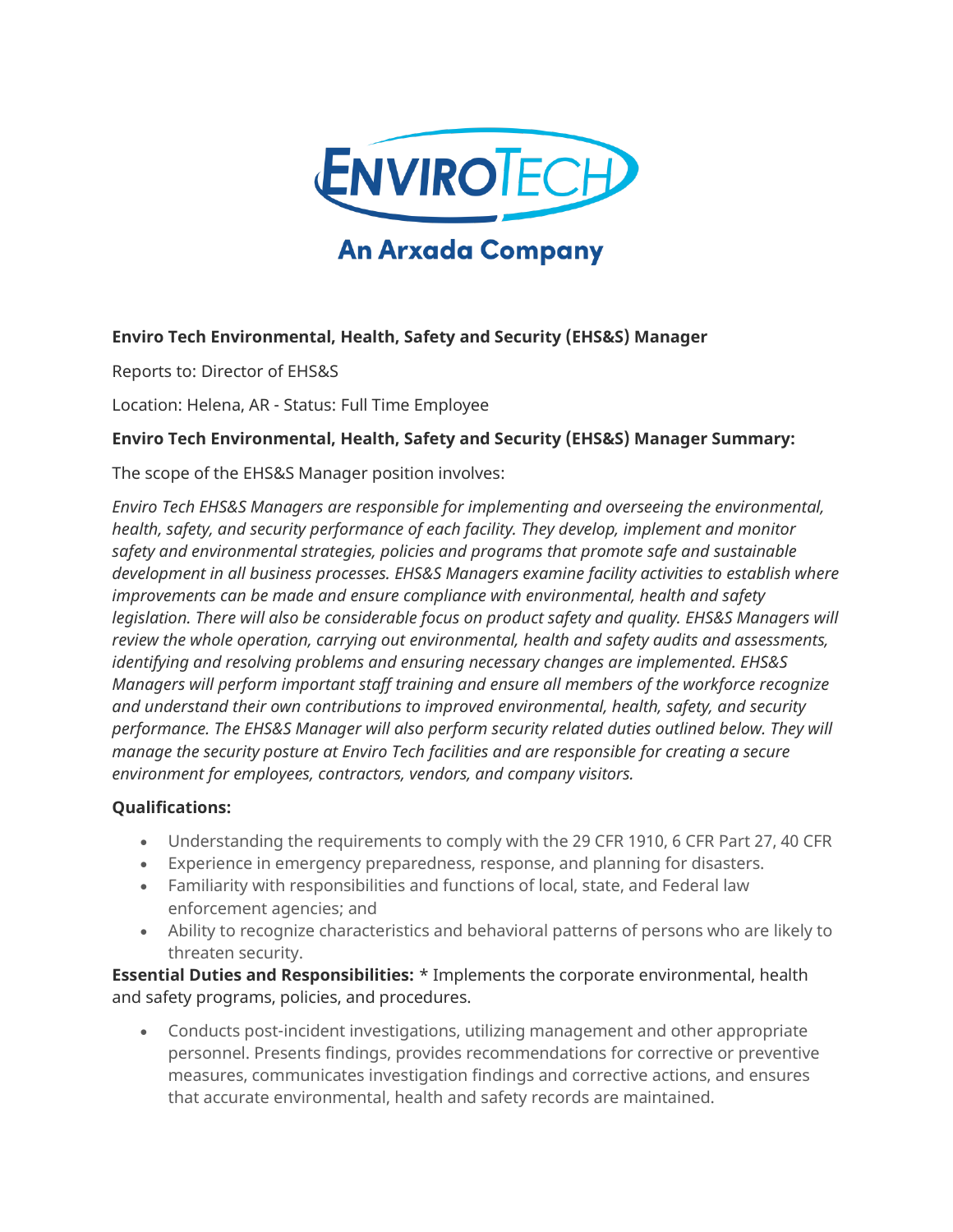- Coordinate and/or provide training on appropriate environmental, health and safety matters as assigned and as required by law.
- Serve on employee safety and health committee
- Responsible for the installation, inspection and maintenance of safety systems including, but not limited to, fire suppression, safety showers, eye washes, and first aid.
- Serve as liaison with applicable external regulatory agencies and coordinate follow-up on EHS&S audits to ensure satisfactory compliance.
- Ensure all required internal and regulatory reports are completed and submitted as required.
- Facilitate compliance with facility, regional, corporate, and regulatory environmental & safety standards and guidelines through audits, inspections, recordkeeping, and data documentation.
- Exercise initiative, originality, and sound judgment in applying engineering and project management theories and practices to ensure effective solutions to operational requirements with regulatory limits.
- Directs efforts for new projects that require environmental permits and resolves problems with unique and innovative solutions.
- Ensure employees, contractors, visitors, and other personnel, at the facility, adhere to safety policies and procedures using company disciplinary methods.
- Participates as a member of internal audit teams to develop improved procedures for environmental, health and safety monitoring and compliance.
- Retain all EHS&S documentation compliant to internal and regulatory standards.
- Manage feedback from employees on safety related items, per the employee participation and employee health and safety plans.
- Travel up to 6 X's/year.
- Assist with the development and implementation of SOP's for day to day operations and testing procedures.
- Create multimedia safety training courses to educate and verify understanding of operators for required regulations, systems, processes, policies, hazards, and procedures.
- Working collaboratively with design engineers, operation engineers, safety, production, and I&Eo Attend design meetings to understand process requirements and offer suggestions based on field performance of similar equipment or processes.

## o Approve work instructions and coordinate with operators to ensure turnarounds and temporary changes pose as little risk to safety and processes as possible

• Ensure safe working conditions and comply with current legislation.

# **After Year 1**

- Detailed knowledge of OSHA, EPA, CFATS, NFPA and other applicable environmental, health, and safety regulations and standards.
- Auditing, analyzing and reporting environmental performance to internal and external clients and regulatory bodies.
- Provide leadership and direction in the administration and maintenance of EHS&S compliance and continuous improvement program elements.
- Hosting DHS inspections.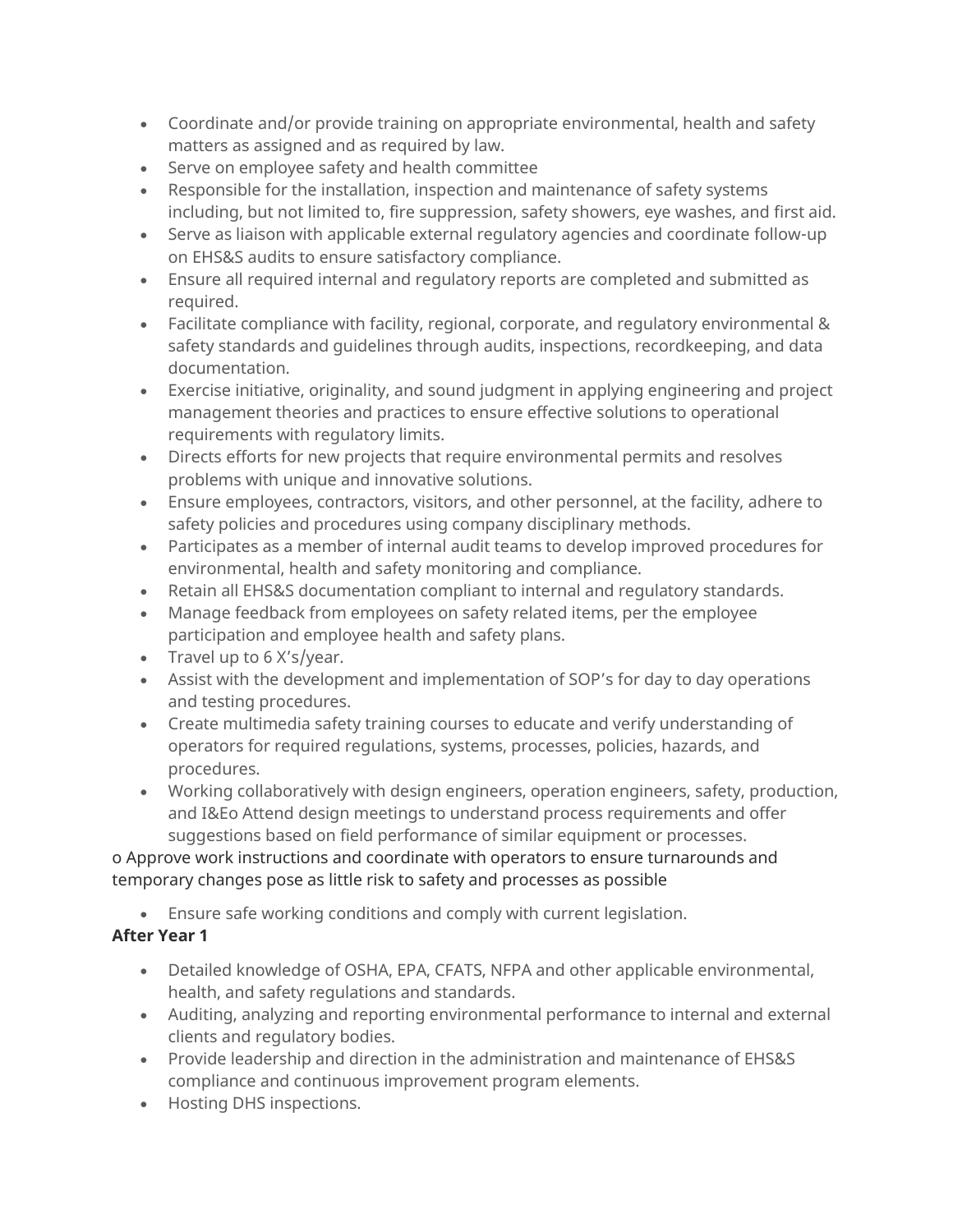- Designing and documenting security training for all employees.
- Maintaining required records.
- Planning and documenting security drills.
- Ensuring that security equipment is properly maintained, calibrated, and tested.
- Understanding and maintaining a list of local emergency responders, local law enforcement, and local DHS Protective Security Advisors.
- Responding to, recording, and reporting all security incidents.
- Ensuring material accountability and control for facilities where theft and diversion of COI or other dangerous chemicals are a concern.
- Ensuring notification of plant personnel regarding changes in security procedures or DHS threat level.
- Other activities associated with the management of facility security per 6 CFR Part 27; and
- Understanding current security threats and patterns related to the facility.
- Other duties as assigned.

### **Training Resources:** \* 30-hour OSHA General Industry Certification

- Hazardous Waste Generator
- EHS&S programs, policies, procedures, etc.
- EPA Method 9 Certification & Opacity Training
- **Education and/or Work Experience Requirements:**
- Degree in one of the following subjects is preferable: Bioscience, Earth Sciences, Engineering, Environmental Health, Environmental Sciences or Management, Occupational / Industrial Safety, Industrial Hygiene, or other EHS&S related field; other four-year degrees will be considered.
- Certification in an EHS&S related discipline and/or further education is a plus.
- Strong project management experience is a plus
- Minimum of 5 years of experience in a manufacturing environment related to EHS&S program management.

### **About Enviro Tech, an Arxada Company**

Enviro Tech, founded in 1991, is a manufacturer of EPA and FDA approved chemical products for a variety of industries including industrial water treatment, food processing, agriculture, oil & gas and others. Enviro Tech has 41 parent EPA registrations and 15 FDA Food Contact Notifications. Enviro Tech's core chemistries are peracetic acid (PAA) and bromine-based biocides. Enviro Tech manufactures products in Modesto, CA and Helena, AR and in Levelland, TX. Enviro Tech has experienced significant growth since its inception and is now a fully functional business line within the Microbial Control Solutions business unit in Arxada.

Visit our website: *www.envirotech.com*

## **Equal Opportunity Employer**

Enviro Tech Chemical Services, Inc. is an Equal Opportunity. All qualified applicants will receive consideration for employment without regard to sex, race, color, religion, national origin, age, marital status, political affiliation, sexual orientation, gender identity, genetic information,